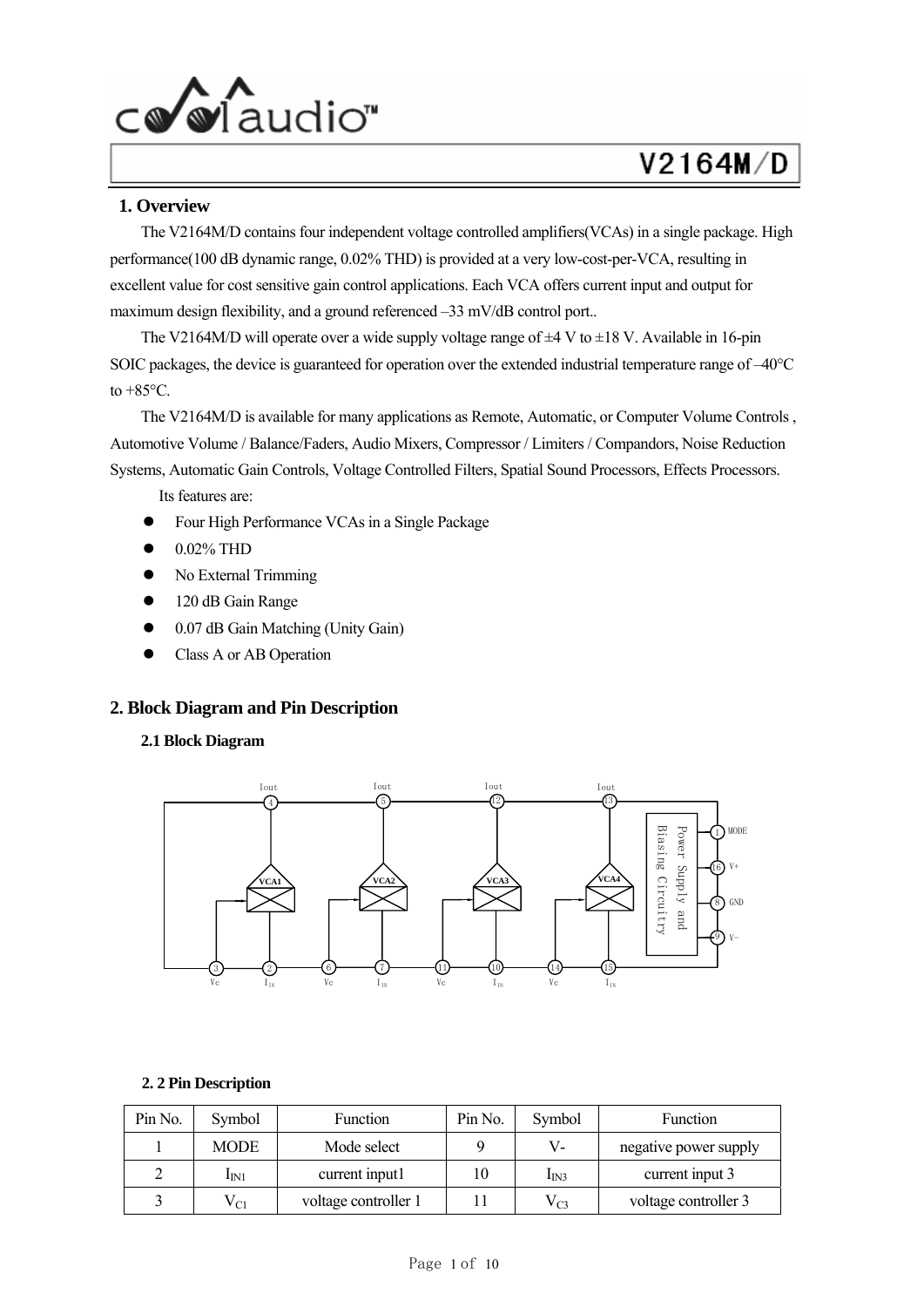|   | 1 <sub>OUT1</sub> | current output 1     | 12 | 1 <sub>OUT3</sub> | current output 3      |
|---|-------------------|----------------------|----|-------------------|-----------------------|
|   | 1 <sub>OUT2</sub> | current output 2     | 13 | 1 <sub>OUT4</sub> | current output 4      |
| n | $\rm V_{C2}$      | voltage controller 2 | 14 | $\rm V_{C4}$      | voltage controller 4  |
|   | $I_{IN2}$         | current input 2      | 15 | $I_{IN4}$         | current input 4       |
|   | GND               | GND                  | 16 | V+                | positive power supply |

# **3. Electrical Characteristics**

### **3.1 Absolute Maximum Ratings**

Unless otherwise specified,  $T_{amb} = 25^{\circ}$ C

| Parameter                                 | Symbol         | Value                  | Unit |
|-------------------------------------------|----------------|------------------------|------|
| Supply voltage                            | Vcc            | $+18$                  | V    |
| input, output, control voltages           | Vin, Vout, VCA | $V - V +$              | V    |
| Output Short Circuit Duration to GND      |                | Indefinite             | S    |
| Storage Temperature Range                 | <b>Tstg</b>    | $-65 \rightarrow +150$ | °C   |
| <b>Operating Temperature Range</b>        | Topr           | $-40 \rightarrow 85$   | °C   |
| Junction Temperature Range                | Ti             | $-65 \rightarrow +150$ | °C   |
| Lead Temperature Range (Soldering 60 sec) |                | $+300$                 | °C   |

### **3. 2 Electrical Characteristics**

Unless otherwise specified,  $T_{amb} = 25^{\circ}\text{C}$ ,  $V_{CC} = \pm 15\text{V}$ ,  $A_V = 0$ dB,  $V_{IN} = 0$ dB $\mu$ ,  $R_{IN} = R_{OUT} = 30\text{k}\Omega$ , f=1kHz, using Typical Application Circuit (Class AB)

| Parameter                       | Symbol     | Conditions                               | Value |        |     |               |  |
|---------------------------------|------------|------------------------------------------|-------|--------|-----|---------------|--|
|                                 |            |                                          | Min   | Typ    | Max | Unit          |  |
| Audio signal path               |            |                                          |       |        |     |               |  |
| Noise                           | $V_{NO}$   | $V_{IN}$ =GND,BW=20kHz                   |       | $-94$  |     | $dB \mu$      |  |
| Headroom                        | Hr         | Clip point= $1\%$ THD+N                  |       | 22     |     | $dB \mu$      |  |
| <b>Total Harmonic</b>           |            | $A_V = 0$ dB, Class A                    |       | 0.02   | 0.1 | $\frac{0}{0}$ |  |
| Distortion                      |            | $A_V = \pm 20$ dB, Class $A^1$           |       | 0.15   |     | $\frac{0}{0}$ |  |
| (2nd and 3rd                    | <b>THD</b> | $A_V = 0$ dB, Class AB                   |       | 0.16   |     | $\frac{0}{0}$ |  |
| Harmonics Only)                 |            | $A_V = \pm 20$ dB, Class AB <sup>1</sup> |       | 0.3    |     | $\frac{0}{0}$ |  |
| <b>Channel Separation</b>       | Sep        |                                          |       | $-110$ |     | dB            |  |
| <b>Unity Gain</b>               | <b>GB</b>  | $C_F = 10pF$                             |       | 500    |     | kHz           |  |
| Bandwidth                       |            |                                          |       |        |     |               |  |
| <b>Slew Rate</b>                | $S_{R}$    | $C_F = 10pF$                             |       | 0.7    |     | $mA/\mu s$    |  |
| <b>Input Bias Current</b>       | $I_{IB}$   |                                          |       | ±10    |     | nA            |  |
| <b>Output Offset</b><br>Current | $I_{IO}$   | $V_{IN}=0$                               |       | ±50    |     | nA            |  |
| <b>Output Compliance</b>        | $V_{OD}$   |                                          |       | ±0.1   |     | V             |  |
| Control port                    |            |                                          |       |        |     |               |  |
| Input Impedance                 | Rin        |                                          |       | 5      |     | $k\Omega$     |  |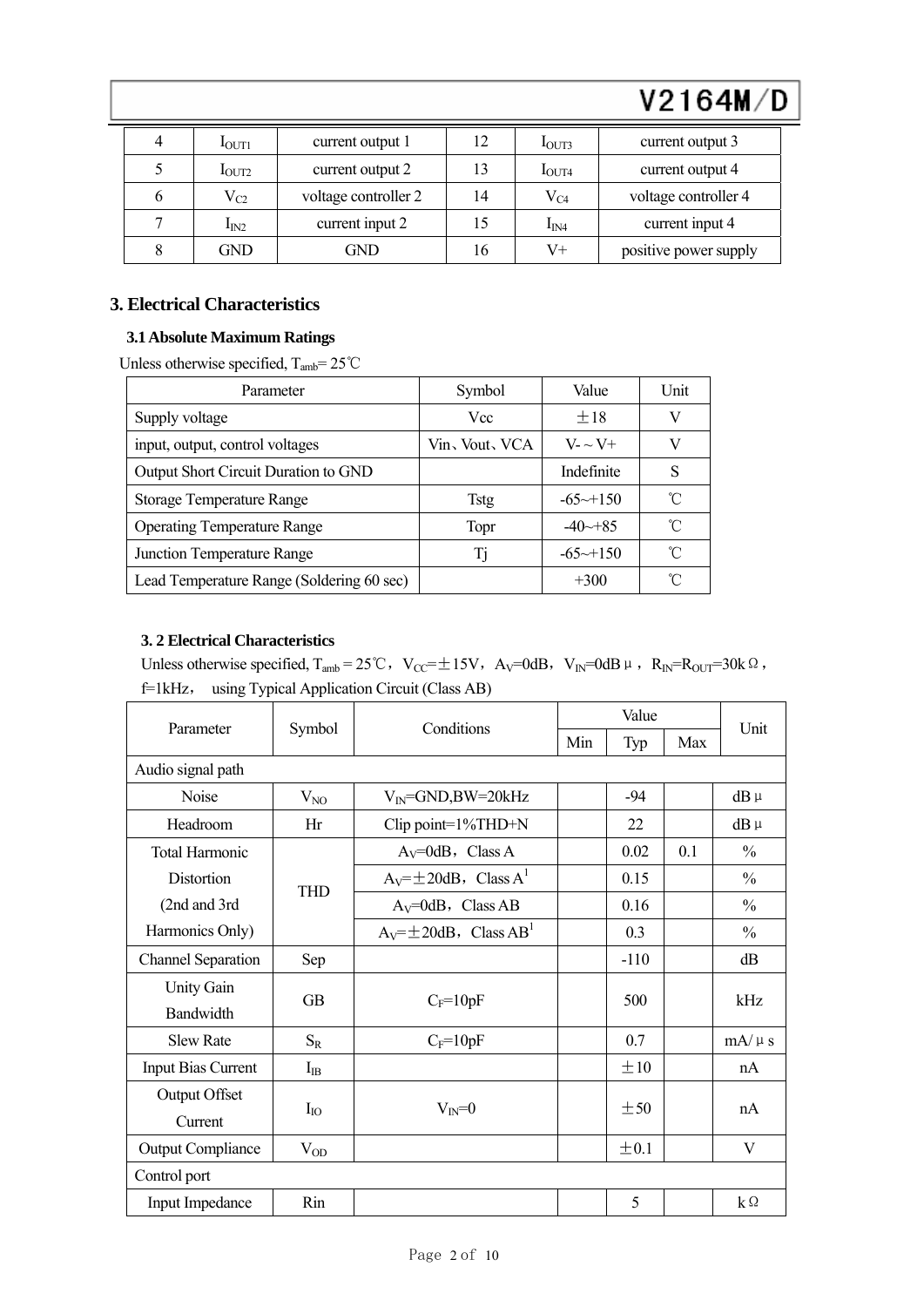| Gain Constant          | $G_{C}$     | (note 2)                             |    | $-33$   |     | mV/dB  |  |
|------------------------|-------------|--------------------------------------|----|---------|-----|--------|--|
| Gain Constant          |             |                                      |    |         |     |        |  |
| Temperature            | $G_{CT}$    |                                      |    | $-3300$ |     | ppm/°C |  |
| Coefficient            |             |                                      |    |         |     |        |  |
| Control Feedthrough    | $V_{CF}$    | 0dB to -40dB Gain Range <sup>3</sup> |    | 1.5     | 8.5 | mV     |  |
| Gain Matching,         |             | $A_V = 0dB$                          |    | 0.07    |     | dB     |  |
| Channel-to-Channel     | $G_M$       | $A_V = -40dB$                        |    | 0.24    |     | dB     |  |
| Maximum                | $G_A$       |                                      |    |         |     | dB     |  |
| Attenuation            |             |                                      |    | $-100$  |     |        |  |
| Maximum Gain           | $G_{MAX}$   |                                      |    | $+20$   |     | dB     |  |
| Power supplies         |             |                                      |    |         |     |        |  |
| Supply Voltage         |             |                                      |    |         |     | V      |  |
| Range                  | $V_{CC}$    |                                      | ±4 |         | ±18 |        |  |
| <b>Supply Current</b>  | $I_{CCQ}$   | Class AB                             |    | 6       | 8   | mA     |  |
| Power Supply           |             |                                      |    |         |     |        |  |
| <b>Rejection Ratio</b> | <b>PSRR</b> | 60Hz                                 |    | 90      |     | dB     |  |

Note: 1, -10 dB  $\mu$  input @ 20 dB gain, +10 dB  $\mu$  input @ -20 dB gain

2,After 60 seconds operation

3,+25℃ to +85℃

# **4. Test Circuit**

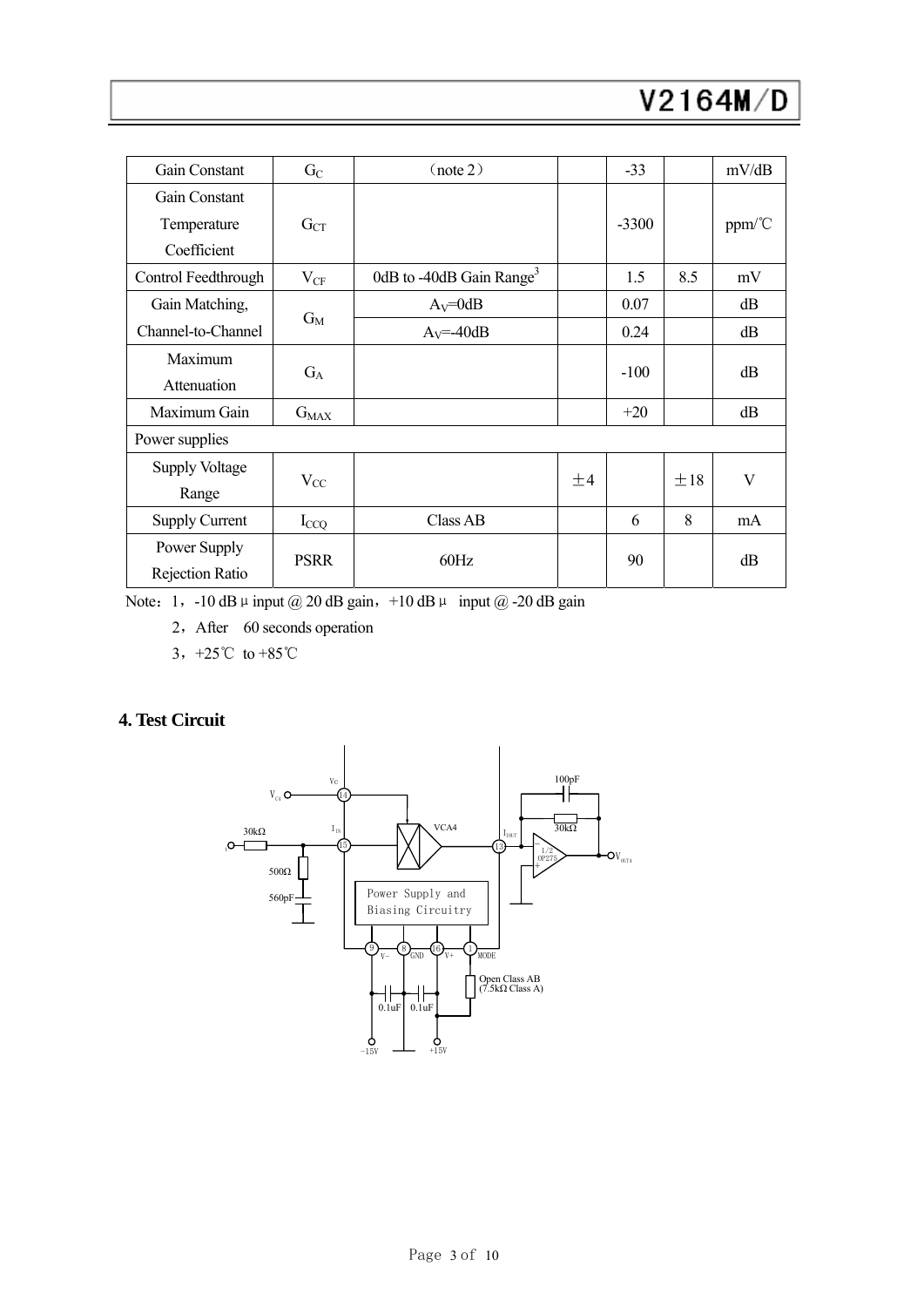# **5. Characteristics Curve**



Figure 1 THD Distribution, Class AB



Figure 3 THD+N vs. Frequency, Class AB Figure 4 THD+N vs. Amplitude







Figure 7 THD vs. Temperature, Class A Figure 8 Voltage Noise Density vs. R<sub>BIAS</sub>



Figure 2 THD+N vs. Frequency, Class A





Figure 5 THD Distribution, Class A Figure 6 THD+N vs. Supply Voltage, Class A

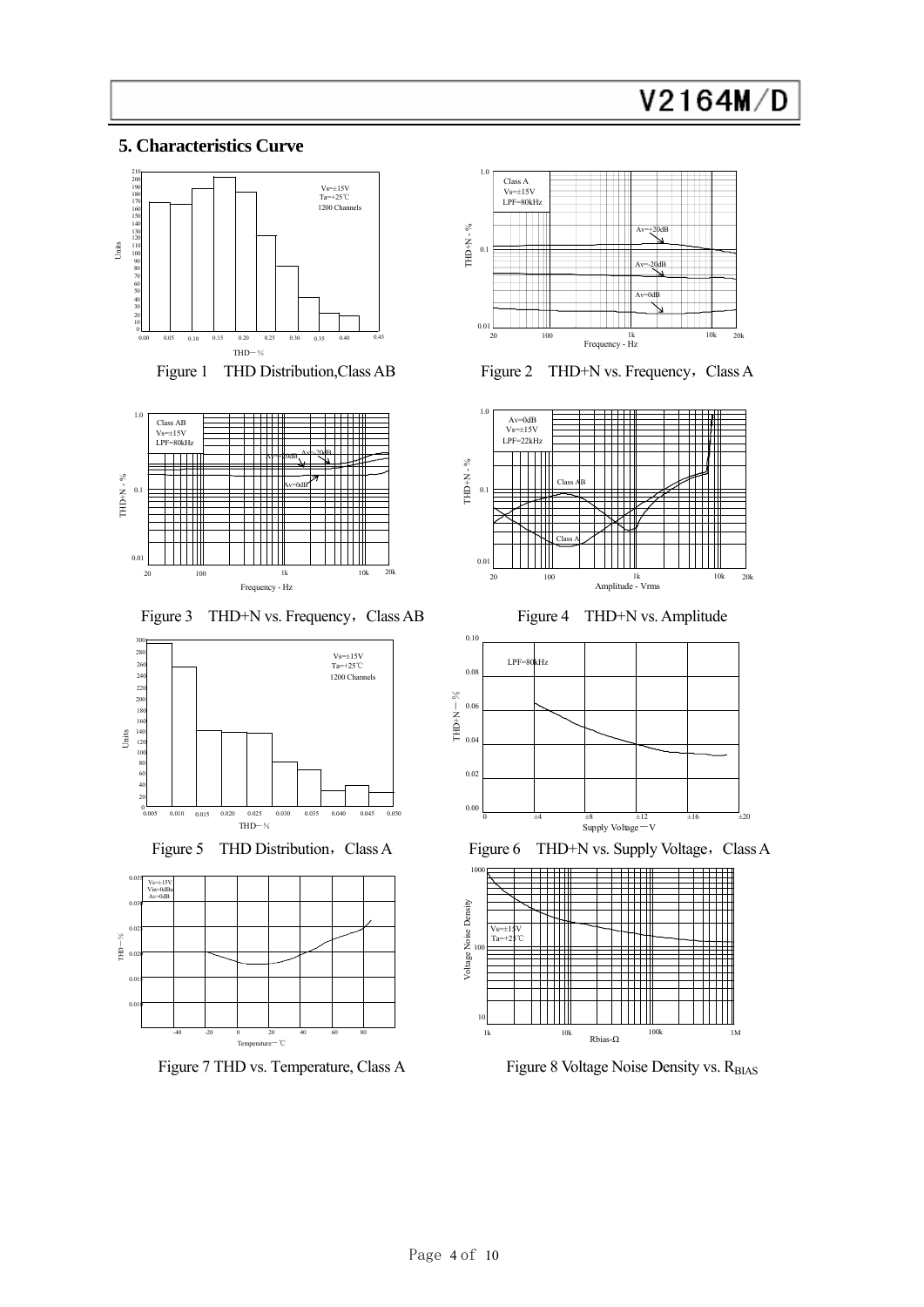

0 Gain -5

5 10 Ta=+25℃  $Vs \neq \pm 15V$ Av=0dB Cf=10pF

-dB

 $-1$ 

-10

1k 10k 100k 1M

Frequency-Hz

Phase

Gain

10M

15

Figure 13 –3 dB Bandwidth vs. I-to-V Feedback Capacitor Figure 14 Gain/Phase vs. Frequency



Figure 15 Slew Rate vs. I-to-V Feedback Capacitor Figure 16 Gain Flatness vs. Frequency

<sup>10</sup> <sup>100</sup> <sup>100</sup> <sup>1000</sup><br>I to V feedback capacitor-pF

 $Vs=\pm 15V$ Ta=25℃

10k

100k

1M

-3dB BW - Hz

-3dB BW -  $\rm Hz$ 

 $10$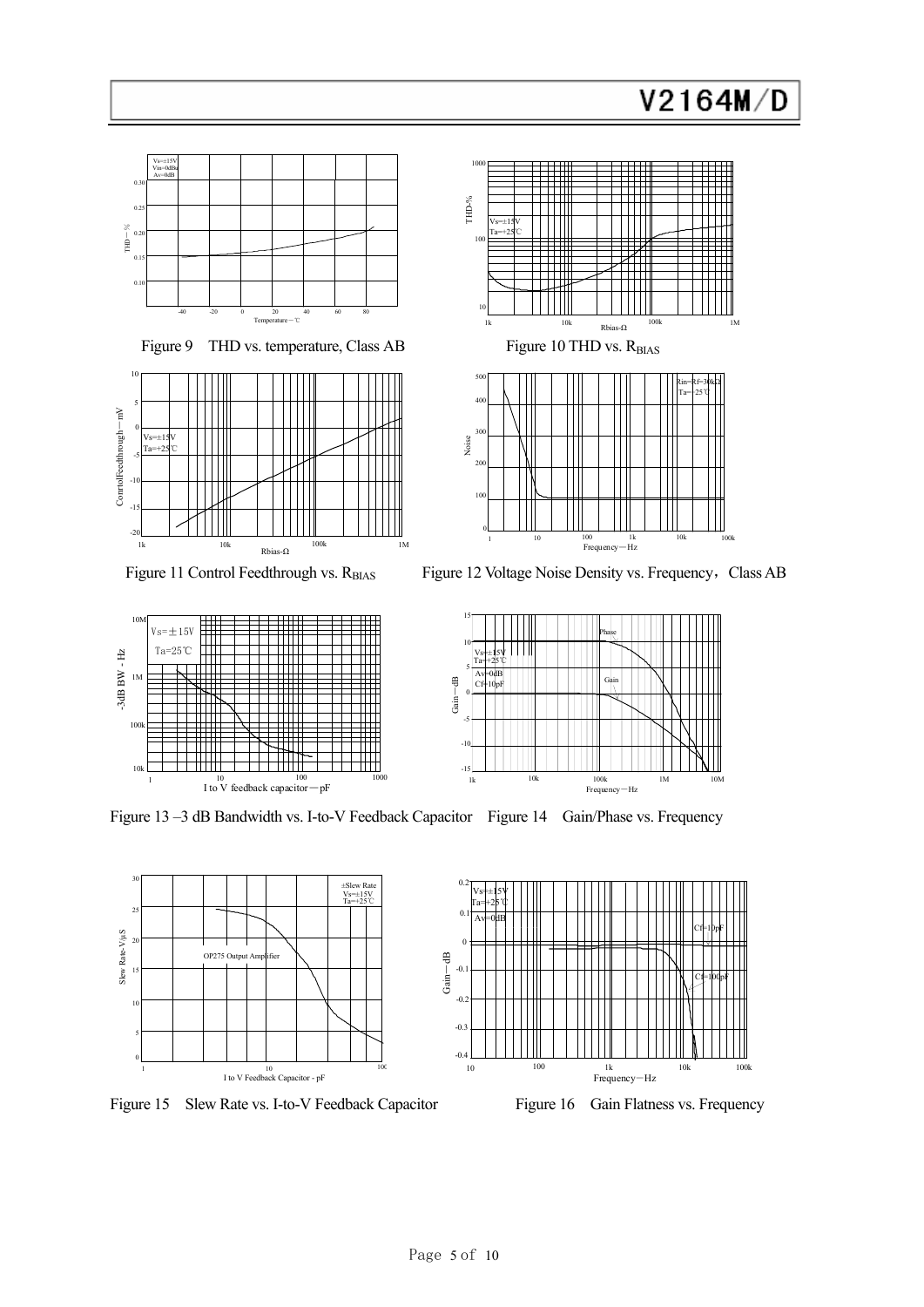







Figure 21 Gain Constant vs. Temperature



Figure 17 Bandwidth vs. Gain Figure 18 Control Feedthrough vs. Frequency

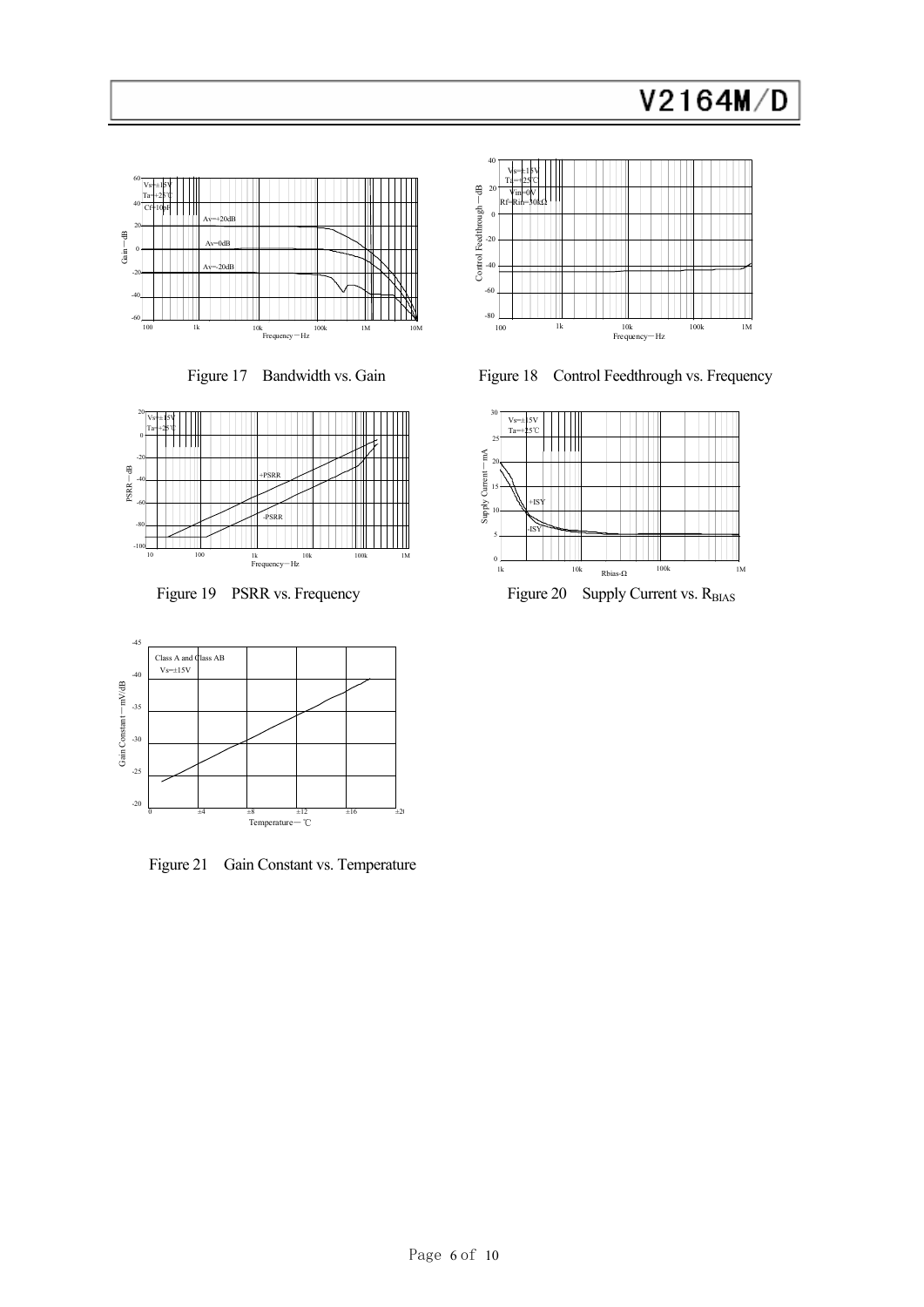### **6. Application Circuit and Information**

# **6. 1 Basic VCA Configurationm**



This is the basic application circuit of V2164M/D., Each of the four channels is configured identically. A 30 k  $\Omega$  resistor converts the input voltage to an input current for the VCA. Additionally, a 500  $\Omega$ resistor in series with a 560 pF capacitor must be added from each input to ground to ensure stable operation. The output current pin should be maintained at a virtual ground using an external amplifier.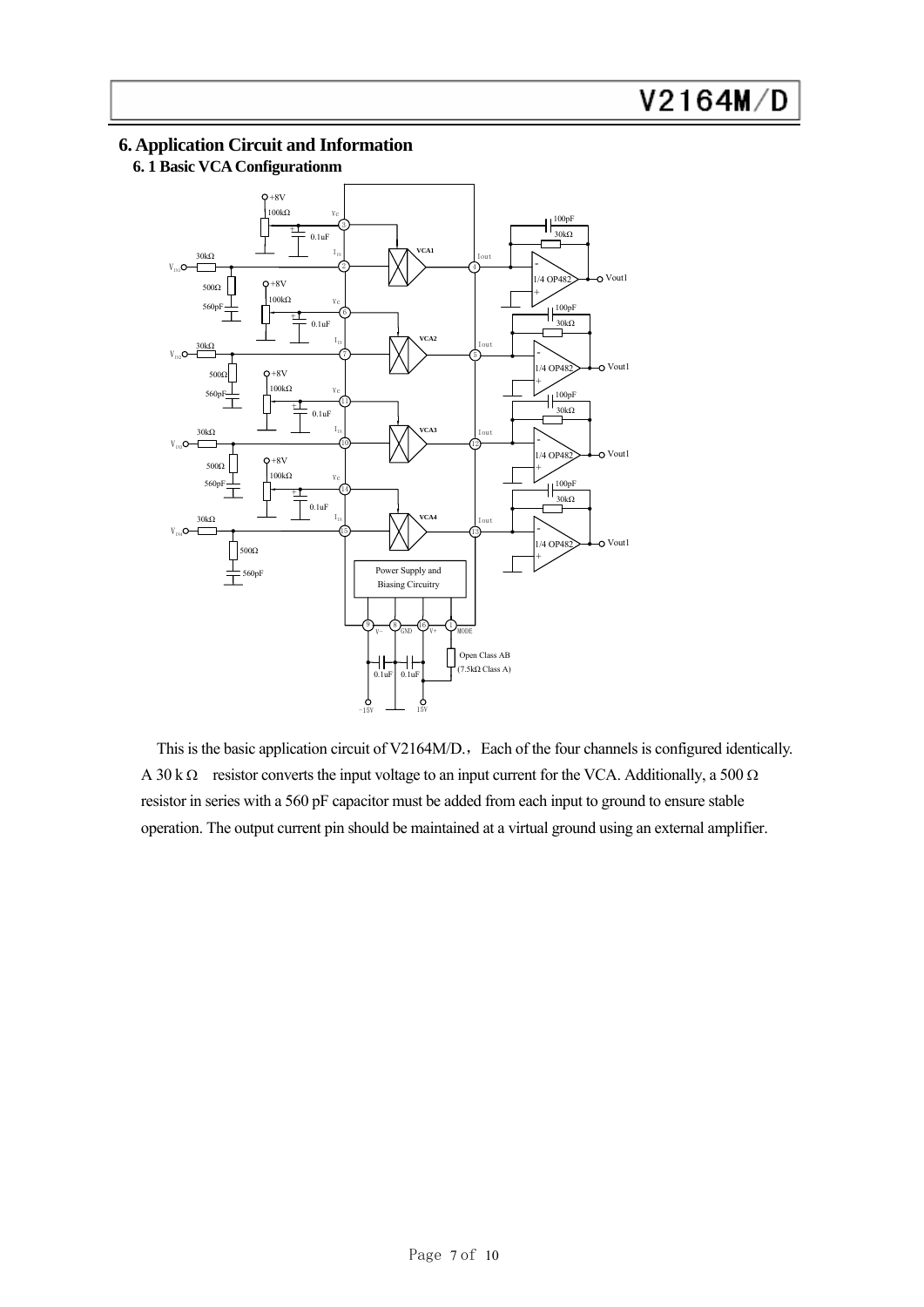**6. 2** Low Cost , Four-Channel Mixer



The four VCAs in a single package can be configured to create a simple four-channel mixer. The inputs and control ports are configured the same as for the basic VCA, but the outputs are summed into a single output amplifier.

Additional V2164M/D could be added to increase the number of mixer channels by simply summing their outputs into the same output amplifier. Another possible configuration is to use a dual amplifier such as the OP275 to create a stereo, two channel mixer with a single V2164M/D .If additional V2164M/Ds are added, the 100 pF capacitor may need to be increased to ensure stability of the output amplifier. Most op amps are sensitive to capacitance on their inverting inputs. The capacitance forms a pole with the feedback resistor, which reduces the high frequency phase margin. As more V2164M/D's are added to the mixer circuit, their output capacitance and the parasitic trace capacitance add, increasing the overall input capacitance. Increasing the feedback capacitor will maintain the stability of the output amplifier.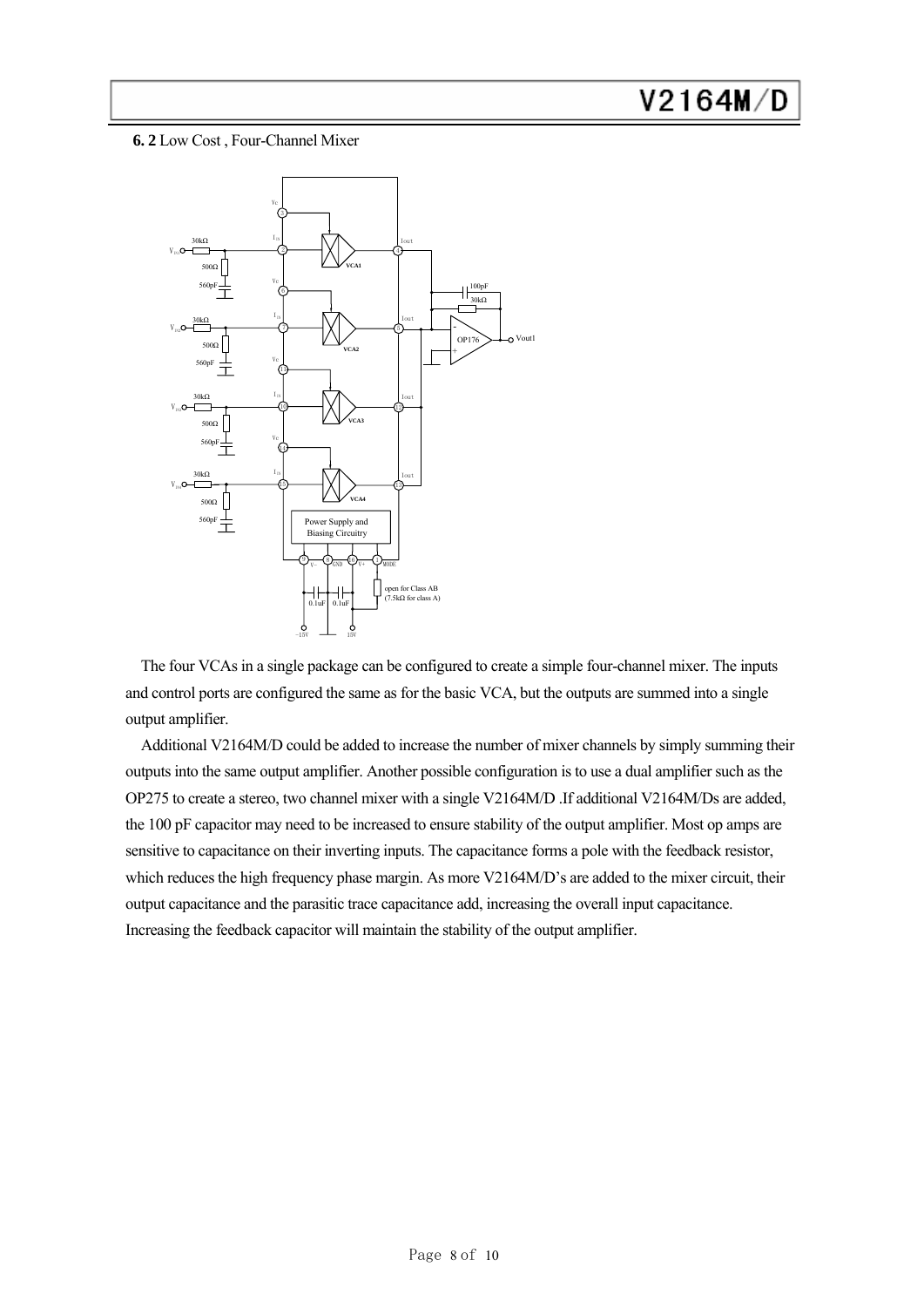#### **6.3 Digital Control of the V2164M/D**



Using a voltage output digital-to-analog converter such as DAC8426 also can control the gain and attenuation of the V2164M/D. In Digitally Controlled system, its simple 8-bit parallel interface can easily be connected to a microcontroller or microprocessor, The coltage output of D/A provedes a low impenence drive to the V2164M/D, so the attenuation can be controlled accurately. The input and output configuration for the V2164M/D is the same as for the basic VCA circuit shown . The 4-to-1 mixer configuration could also be used.





The V2164M/D can easily be operated from a single power supply as low as +8V or as high as +36V. The key to using a single supply is to reference all groung connection to a voltage midway between the supplly